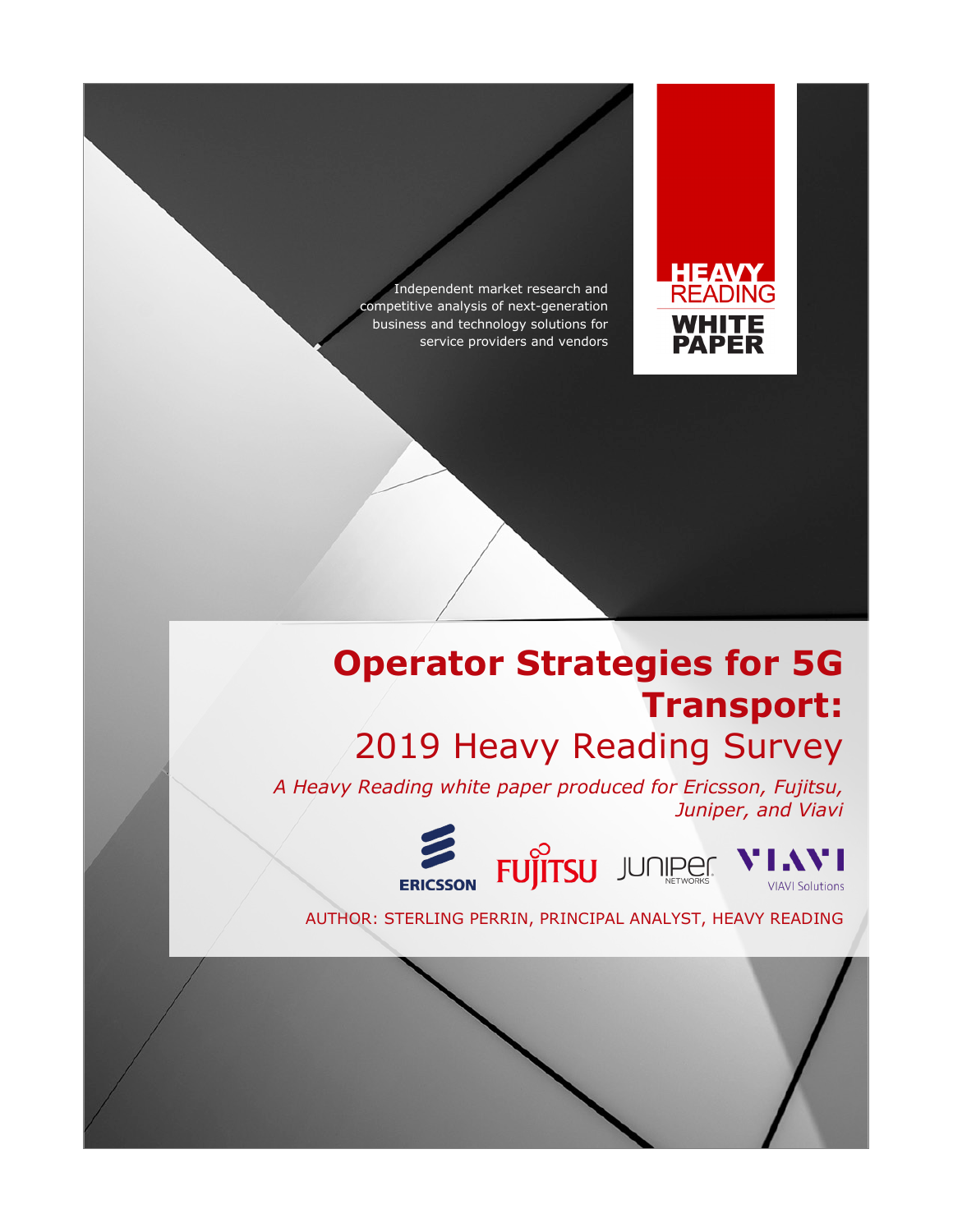# **EXECUTIVE SUMMARY**

Most 5G industry discussions focus on the radio network, but the transport network will also play a crucial role in 5G. The transport network will provide the backhaul and new fronthaul and midhaul connectivity that will enable the high bandwidth, ultra-reliable, and ultra-low latency applications for 5G end devices. In fact, the industry has recognized that this transport infrastructure must be put in place before 5G applications can be rolled out in volume. Due to the aggressive operator timelines for launching 5G, today is an urgent time for the transport network.

While 5G trials and limited commercial rollouts may not strain the transport network, significant architecture changes are required to roll out 5G services at scale. 5G promises a tenfold increase in capacity, in excess of 1 Gbit/s, to end devices. This capacity increase in the radio reverberates throughout the access network, and without upgrades, the network becomes the bottleneck.

Consider massive machine-type communications (mMTC), which describes Internet of Things (IoT) applications in which data rates to individual sensors can be very low (measured in kbit/s) but connected devices number in the billions. Transport networks must support these billions of IoT devices. In addition, ultra-reliable low latency communications (URLLC) describes mission-critical and extreme precision applications in which end-to-end latency may be 1 ms, jitter less than 1 μs, and reliability measured to six nines. Under the banner of "Xhaul," there are many technology options available. Combined with the functional split variations defined in 5G, the situation is complex.

Given the range of Xhaul transport options and the growing urgency to move forward with the right architecture, Heavy Reading conducted its most in-depth multi-sponsored global survey to date focused exclusively on 5G transport in April 2019. The survey received 104 qualified network operator responses from around the world (with 57% from North America). This Heavy Reading white paper, which is based on the survey results, provides the industry's most in-depth look at the current state and future trajectory of 5G transport (or Xhaul) based on operators' views and plans.

Additional details on the demographics of the survey group are included as an **Appendix** at the end of this paper. The following sections detail Heavy Reading's key findings from this study.

### **5G Service and Network Deployment Timelines**

**Mass-market 5G launches – not initial launches – are the critical timeframe for transport network planning.** According to Heavy Reading's survey, the 2021-2023 timeframe will be the mass-market peak, in which 53% of the group said they plan a massmarket launch. Transport network capacity and performance must be in place for massmarket services to succeed.

**A surprisingly high number of respondents said they have already started their upgrades – about 50% of the group.** Heavy Reading does not believe this percentage equates to requests for proposals (RFPs) for network equipment, as anecdotal data from operators does not support the statistic. But fiber plant extension is well underway, and operators are at various stages of evaluating transport technology options.

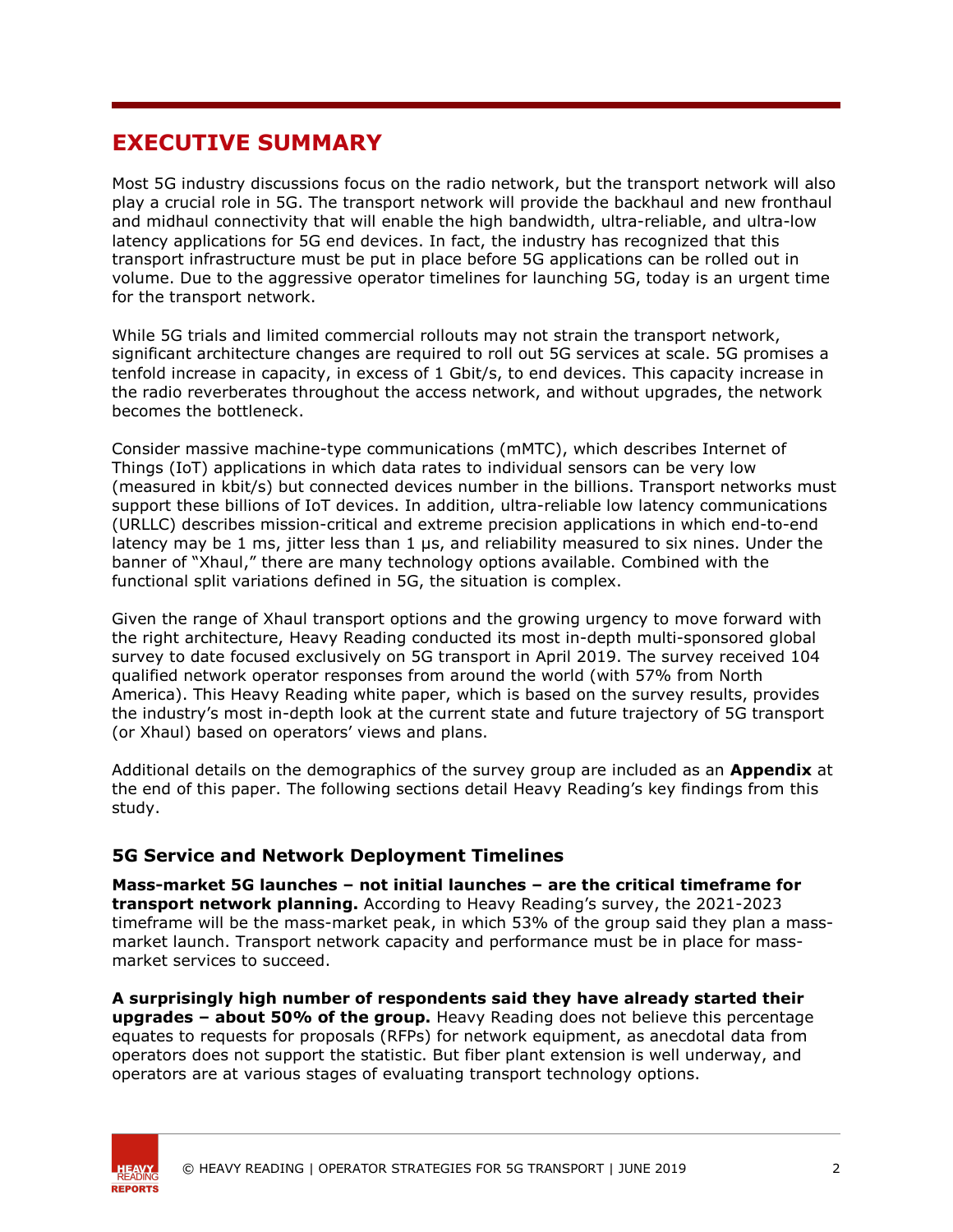**Operators will think of their fronthaul networks and their midhaul/backhaul networks together in terms of upgrade timelines.** In other words, operators do not intend to build their fronthaul networks first and then upgrade midhaul/backhaul networks later or vice versa.

### **Transport Network Migration Priorities**

**Enhanced Common Public Radio Interface (eCPRI) and Optical Transport Network (OTN) topped the list of most important 5G transport technologies.** eCPRI was developed specifically to meet the bandwidth and performance requirements for 5G fronthaul, so it is difficult to imagine 5G fronthaul without eCPRI. OTN ranked high across all geographies. Heavy Reading believes OTN was largely a proxy for wavelength-division multiplexing (WDM) wavelengths (which use OTN framing) in our survey. For telecom, 5G will be the main driver for the expansion of WDM into access networks, and the survey results reflect this trend.

**Network timing and synchronization also rated near the top of the list of most important 5G transport technologies (rated "high importance" by 45% of the group).** A key industry topic at the advent of 4G Ethernet backhaul, 5G timing and synchronization have been curiously absent in 5G discussions until very recently. Heavy Reading believes that operators are realizing that migration from 4G to 5G necessitates big changes in timing and synchronization. Results show that suppliers must get out in front of their customers quickly.

**Radio and IP network incumbency does not carry as much weight in 5G transport decisions as initially believed.** Some operators will choose transport suppliers that also supply their radio networks or their IP networks – but only if their costs are also the lowest and their technology is also best in class. The survey results show that, in 5G, the transport network will not be an afterthought or an ancillary purchase. Rather, it will be its own distinct segment that will require its own set of RFPs.

#### **With 5G, Heavy Reading sees a clear interest in moving toward open**

**interoperability.** In our survey, 77% of respondents reported that radio access network (RAN) interoperability between radio unit (RU) and baseband unit (BBU) equipment was at least "very important" to them, with 22% of respondents reporting that RAN interoperability was a "critical" requirement that must be supported by all vendors. These are significant findings that underscore the growing importance of industry initiatives such as the O-RAN Alliance.

#### **Fronthaul Plans**

**It is early days still, but survey results indicate interest in RAN centralization is growing globally.** Nearly two-thirds of operators (64%) expect that at least 20% of their 5G networks will be centralized RANs (C-RANs). And for 19% of operators, 40% of their 5G networks will be C-RAN. Just 6% of those surveyed said they have no plans for C-RAN at 5G. Although initial interest was strongest in North America, Heavy Reading's results show that interest is now strong across geographies.

**While interest in C-RAN is common across geographies, preferred connectivity methods for fronthaul vary greatly by region.** For North American operators, dark fiber fronthaul is the clear preference, selected by 31% of the survey group and followed by

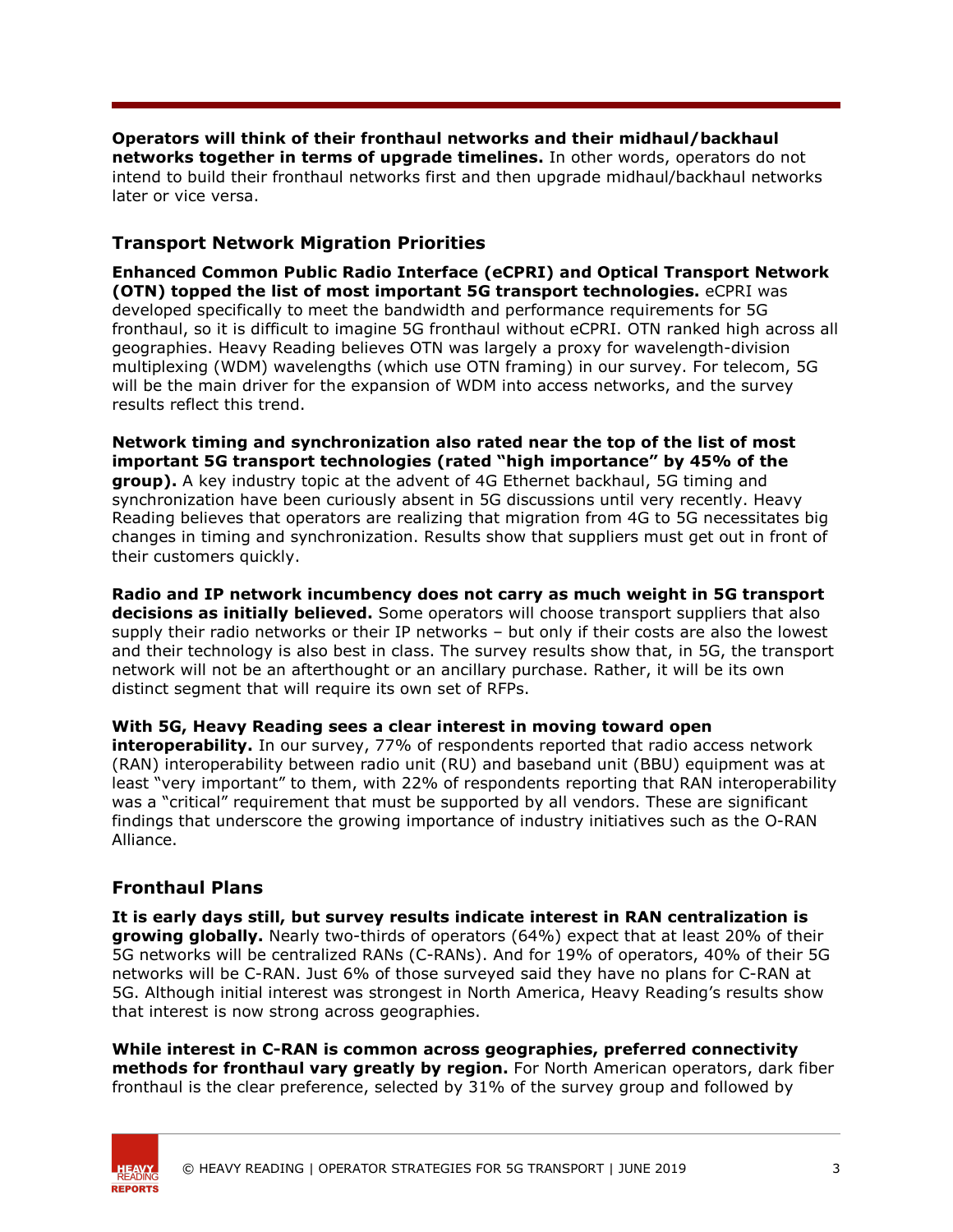passive WDM pluggables at 22%. But for respondents outside North America (Rest of World [ROW] in our survey), packet-based fronthaul using time-sensitive networking (TSN – IEEE 802.1CM) was the top choice – selected by 27% of the survey group. North American operators placed IEEE TSN near the bottom.

### **IP/Packet Layer Plans**

**The need for greater capacity is the chief reason leading operators to upgrade their midhaul and backhaul networks for 5G.** In Heavy Reading's survey, 69% of respondents selected capacity as the primary reason – far ahead of the second option, latency (selected by 40% of the group). 5G New Radio (NR) ultimately promises a 10x increase in a capacity, and these requirements reverberate throughout the Xhaul network. While 5G may not fill a 10 Gbit/s midhaul/backhaul link on Day 1, it will require greater rates than the 1 Gbit/s backhaul port rates that are standard today. Similarly, higher speed ports and high speed port densities topped operator requirements for edge/core routers and cell site gateways (CSGs) in our survey.

**White box switches routers are important to many operators, but the degree of importance depends largely on the operator's geography.** On a global level, nearly two-thirds (65%) of respondents reported that white box switches/routers are at least "very important," with 21% of the group reporting that 5G transport will not be deployed without white box. But North America is leading the white box charge. Twenty-eight percent of North American respondents stated that white box routers/switches are critical to 5G deployments while just 13% of respondents outside North America (ROW) believe white box routers are critical. Nearly half of these ROW respondents (49%) reported that white box switches/routers will be either just marginally important or will not be used at all in 5G. Either North America will largely move in its own white box direction in 5G or the rest of the world has yet to catch up on white box thinking. Right now, it is too early to know.

# **5G SERVICE AND NETWORK DEPLOYMENT TIMELINES**

Any discussion around 5G transport migration must start with market timing: When do operators plan to launch commercial 5G services? In this study, Heavy Reading wanted to gain a more granular understanding of operators' 5G launch plans, including when they expect to make their initial 5G launches and then when they expect their mass-market launches to begin. Fairly consistent with previous Heavy Reading research as well as other industry research and announcements, initial launches are happening now. In our survey, 57% said they expect initial launches by 2020.

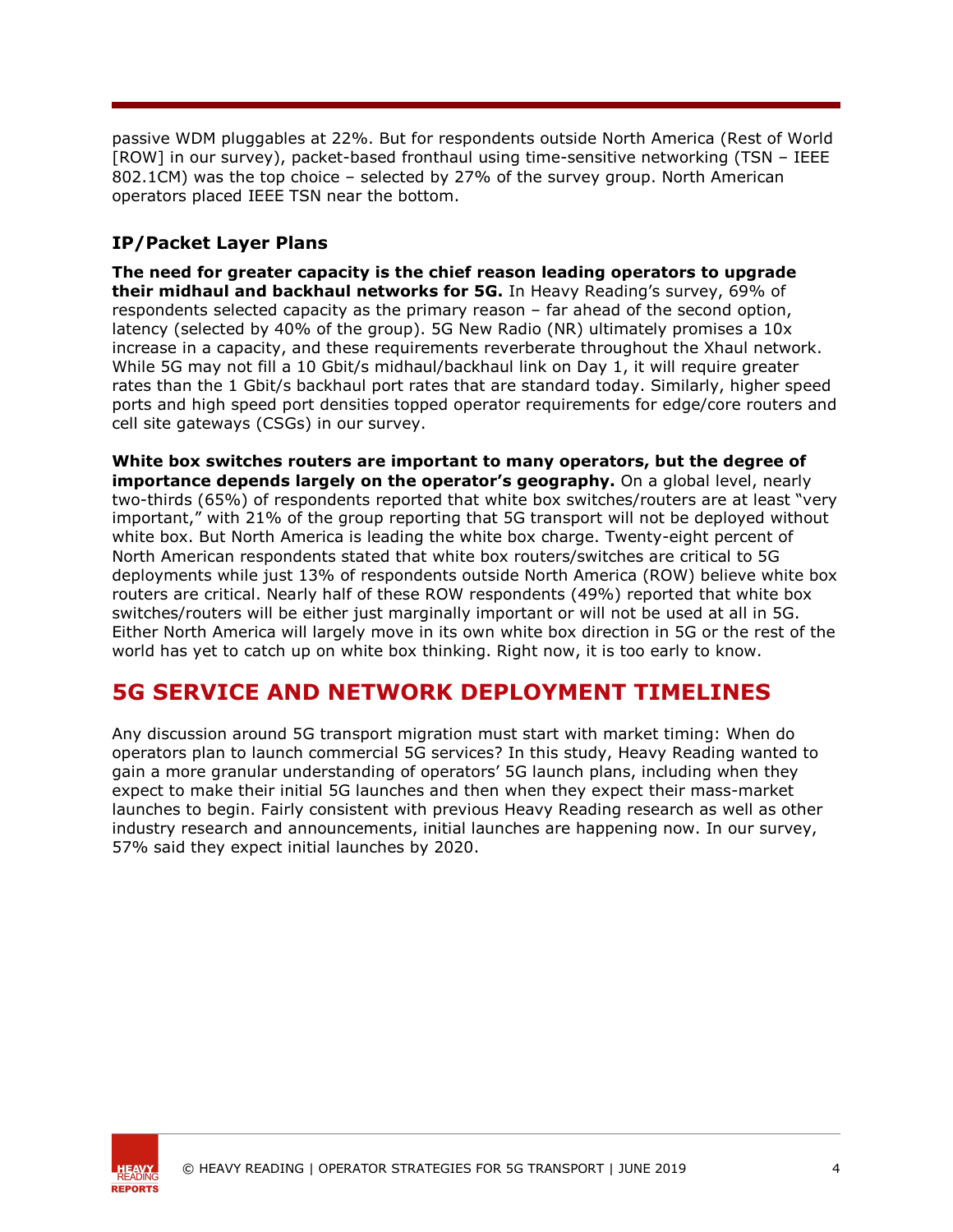But mass-market commercial launches will come later. According to Heavy Reading's survey, the 2021-2023 timeframe will be the mass-market peak; 53% of the group said they plan a mass-market launch during that timeframe. From a transport network perspective, Heavy Reading believes that this mass-market timeframe is the critical one for planning – as transport network capacity and performance must be assured before massmarket services can succeed (see **Figure 1**).



**Figure 1: Operator 5G Deployment Status**

## $N = 104$

*Source: Heavy Reading* 

Digging for more granular detail, Heavy Reading also wanted to understand operator deployment timelines across the major 5G use case types, specifically, Enhanced Mobile Broadband (eMBB), URLLC, and mMTC (see **Figure 2**). Results indicate that early launches – while largely being initial deployments – will also focus primarily on eMBB use cases, meaning faster speeds. In Heavy Reading's survey, 38% of respondents expect to launch eMBB services in the 2018-2020 timeframe. Advanced 5G applications in URLLC and mMTC are expected to pick up in the 2021-2023 timeframe. In fact, operators surveyed were in lock-step on these two use cases, with 43% of the group selecting 2021-2023 for each.

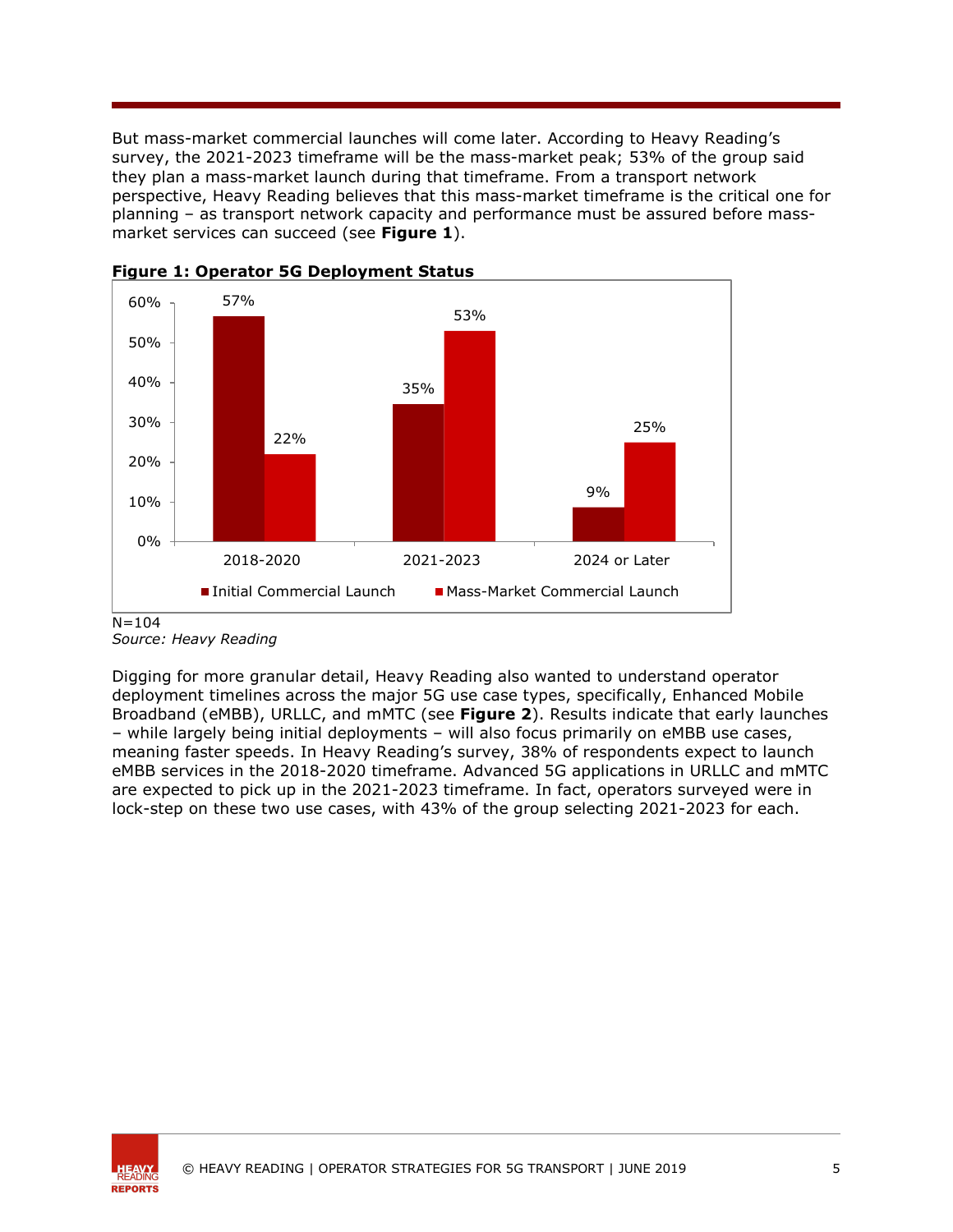These expectations are consistent with the current planned timeline for full 5G NR standardization (3GPP Release 16), which is expected to be ratified in 1Q 2020. With full standardization, operators will launch the full set of use cases/applications.



**Figure 2: Major 5G Use Case Deployment Timelines**

The big question for the transport industry is: When will operators upgrade their transport networks to support 5G? Heavy Reading separated responses for fronthaul and for midhaul/backhaul to understand whether there were differences in planning (see **Figure 3**).



**Figure 3: Operator Plans for Upgrading Transport Networks**

 $N=103$ *Source: Heavy Reading* 

 $N = 104$ *Source: Heavy Reading*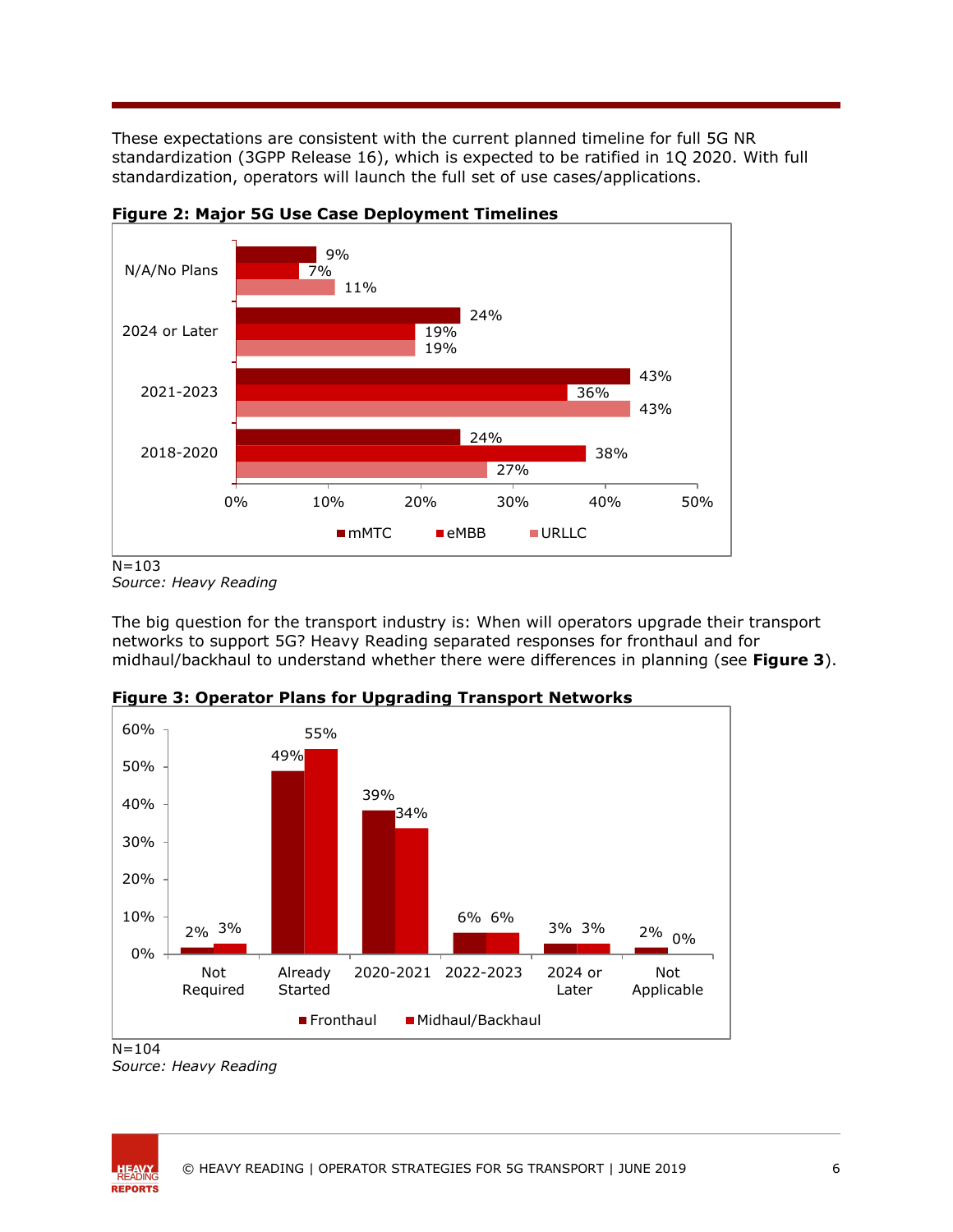Results show that operators are thinking of their fronthaul networks and their midhaul/backhaul networks together, at least in terms of upgrade timelines. In other words, operators do not intend to build their fronthaul networks first and then upgrade midhaul/backhaul networks later or vice versa.

A surprisingly high number of respondents said they have already started their upgrades – about 50% of the group. Heavy Reading does not believe this percentage equates to RFPs for network equipment, as anecdotal data from operators does not support the statistic. In addition to RFP activity, we think initial upgrades also include fiber plant extensions, which are taking place across geographic regions (through builds and acquisitions).

Heavy Reading notes that while the transport buildouts may not coincide with initial 5G launch plans (**Figure 1**), the data does indicate that transport networks will largely be in place in advance of mass-market launches. Mass-market 5G launches are the true target for 5G transport network upgrades.

# **TRANSPORT NETWORK MIGRATION PRIORITIES**

In this section, Heavy Reading delves deeper into operator views on transport architectures and specific technology options. To put transport in the greater context of the multiple network initiatives surrounding 5G (aside from radio), we asked respondents: **What areas of your current network will undergo the biggest changes with a migration to an infrastructure supporting 5G?** (See **Figure 4**.)

To be clear, we were not asking about what areas are most important for 5G, but which areas will have to change the most in order to support 5G. Interestingly – from the perspective of massive change – transport did not top the list; it ranked fourth. Consistent with all the industry hype, questions, and general anxiety we are witnessing, the network edge ranked No. 1 on the list. The "edge" is the topic du jour, and it showed in the survey results.

| Area                                                                                                      | <b>Overall Rank</b> | Score |
|-----------------------------------------------------------------------------------------------------------|---------------------|-------|
| Edge/Core Transport (including Data Center Interconnect)                                                  |                     | 366   |
| Virtualization (RAN, Backhaul, Edge, Core)                                                                |                     | 363   |
| Distributing Data Center & Compute Capabilities to the Edge<br>- Supporting Edge Compute                  |                     | 328   |
| Xhaul Transport (including Fronthaul/Midhaul/Backhaul)                                                    | 4                   | 323   |
| End-to-End Visibility & Operations (Telemetry, Automation,<br>Orchestration, Analytics, Machine Learning) | 5                   | 281   |
| Security                                                                                                  | 6                   | 280   |

#### **Figure 4: Areas to Undergo Biggest Change in Migration to 5G**

 $N = 104$ *Source: Heavy Reading* 

Heavy Reading knows that operators are deeply concerned about how to address the stringent requirements of ultra-low latency applications. Up until a year ago, this latency burden was largely placed on the transport network: architecting a transport network to

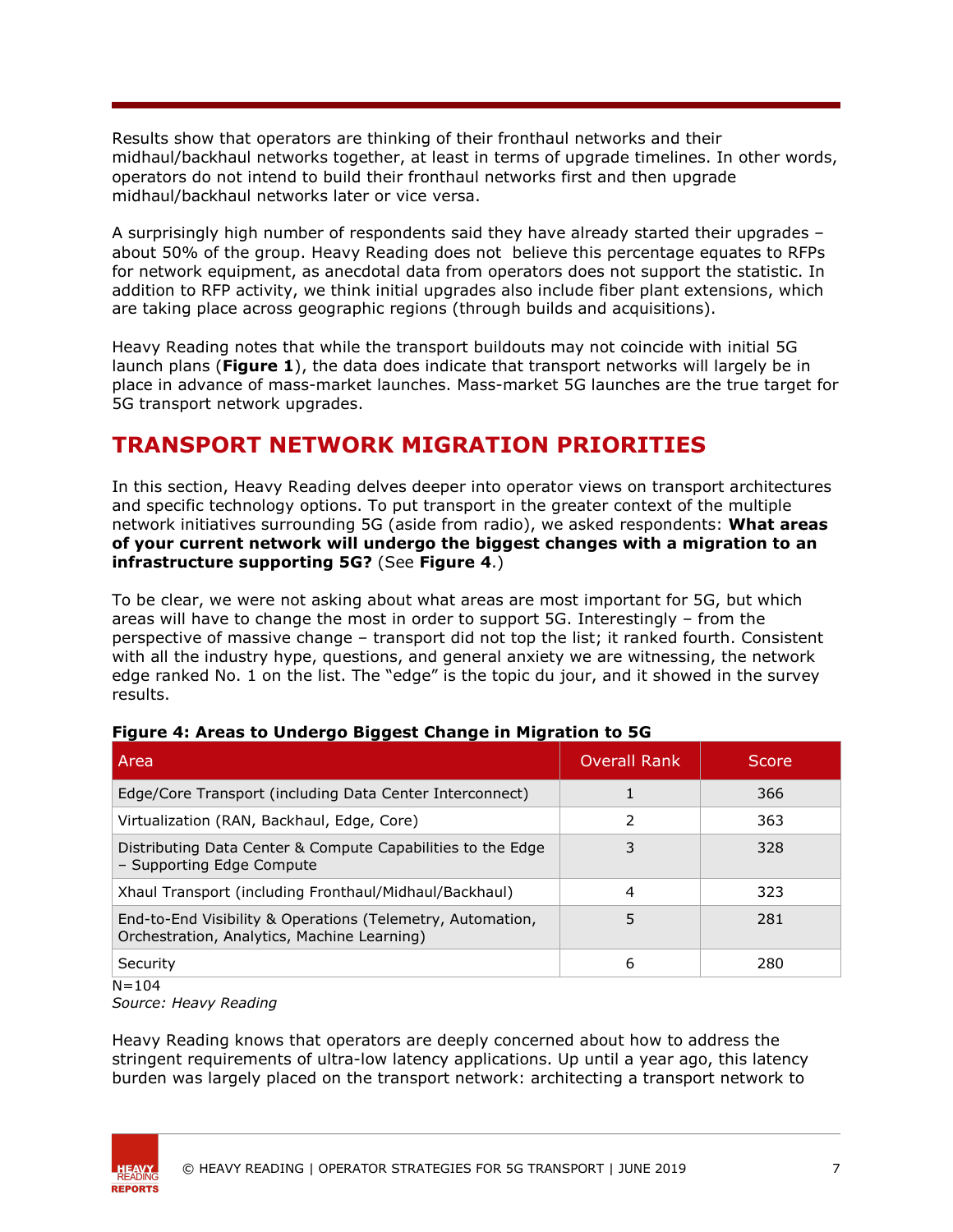have the lowest latency. However, operators quickly realized that to dramatically reduce latency, compute and storage need to be moved out of hub central offices and mega data centers and closer to the 5G users and devices. The location of compute and storage is, by far, the biggest factor in latency that will be achieved. We believe this realization has led to the focus on edge and core data centers.

The transport plays a major role in the edge, but it is the placement of the edge that will define the transport architecture going forward. This is the reason that "where is the edge?" is such a critical question right now.

### **5G Transport Technologies**

Next, Heavy Reading asked about the most important technologies for 5G transport. Results are shown in **Figure 5** in descending order according the percentage that selected "high importance" for each.

We are not surprised that eCPRI topped the list. The migration to C-RAN architectures creates a new network segment – the fronthaul segment – and the CPRI Consortium created eCPRI specifically to economically meet the higher bandwidth requirements of 5G fronthaul compared to 4G fronthaul. At this point, it is difficult to imagine 5G fronthaul without eCPRI.



#### **Figure 5: Most Important Technologies for 5G Transport**

 $N = 104$ *Source: Heavy Reading* 

Also scoring at the top of the technology list was OTN, and Heavy Reading notes that OTN's top ranking was not limited to a specific geographic region but spanned them all (including North America). In this respect, we believe OTN was largely a proxy for WDM wavelengths (which use OTN framing). For telecom, 5G will be the main driver for the expansion of WDM into access networks. What we do not know from this question is the extent to which

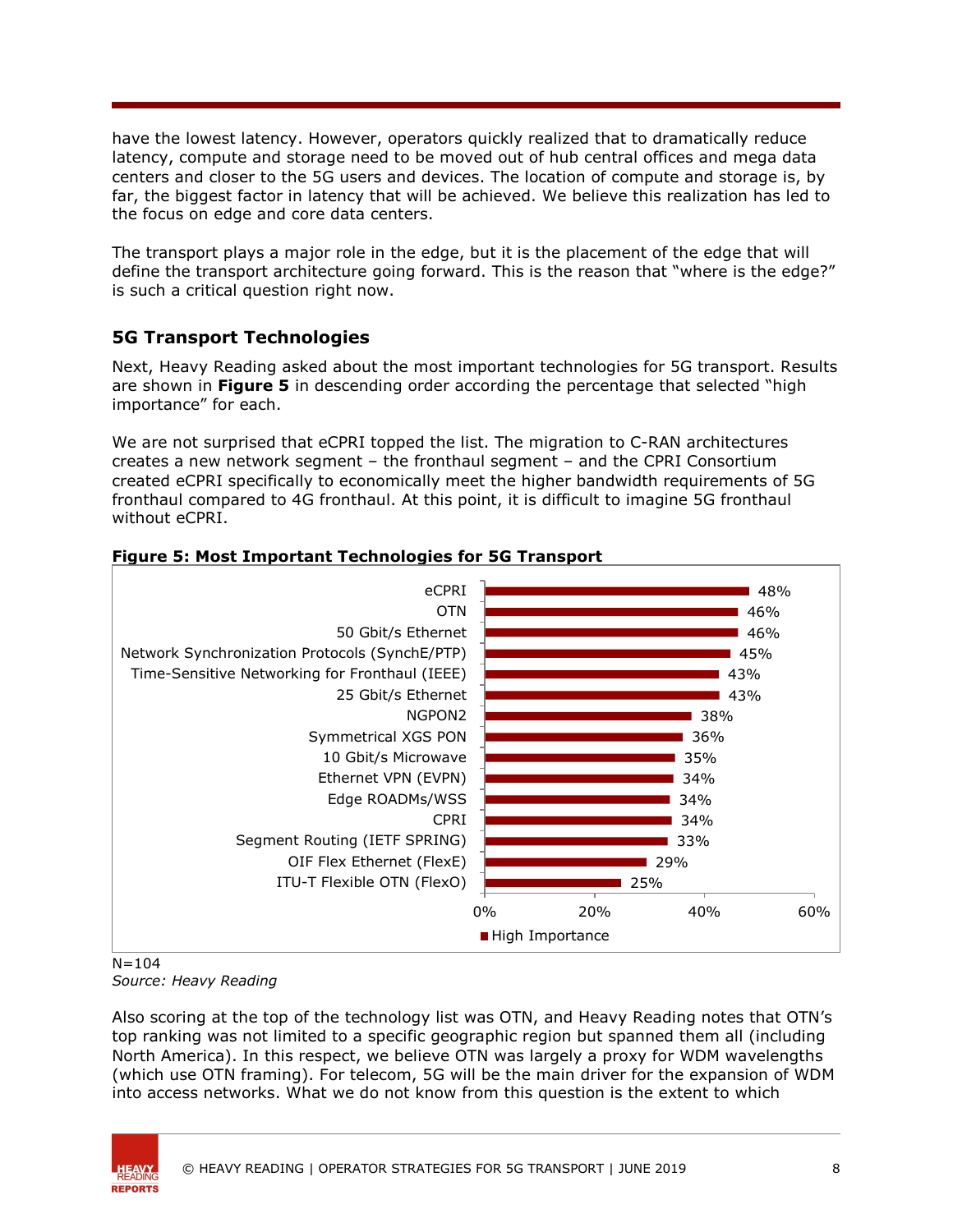operators will want OTN switching in their access and aggregation networks. From one-onone discussions with operators, we get mixed opinions; this a survey question that requires further study.

The high priority placed on network timing and synchronization (rated "high importance" by 45% of the group) was also an important finding from the survey. A key industry topic at the advent of 4G Ethernet backhaul, 5G timing and synchronization have been curiously absent in 5G discussions until very recently. Heavy Reading believes that operators are realizing that migration from 4G to 5G places some big changes in timing and synchronization and that suppliers must get out and front of their customers on this one quickly.

Finally, we note a reasonable showing from 10 Gbit/s microwave (selected as "high importance" by 35%). While fiber is the first choice for transport, it will not always be available or economical. Heavy Reading's market research continues to show that high data rate microwave will play a role in 5G transport.

### **5G Transport Vendor Selection**

We asked operators about the most important transport vendor selection criteria for 5G. Unsurprisingly, lowest overall cost topped the list. From every transport network survey that we have conducted at Heavy Reading over many years, we know that lowest cost transport is always the top priority. 5G transport will be no exception to the transport rule (see **Figure 6**).



#### **Figure 6: Most Important Selection Criteria When Deciding on 5G Transport Supplier**

# $N = 104$

*Source: Heavy Reading* 

But a big question answered here is: What is the role of radio and/or IP incumbency in the 5G transport decision process? The answer is that incumbency will count for very little. Yes, some operators will choose transport suppliers that also supply their radio networks or their

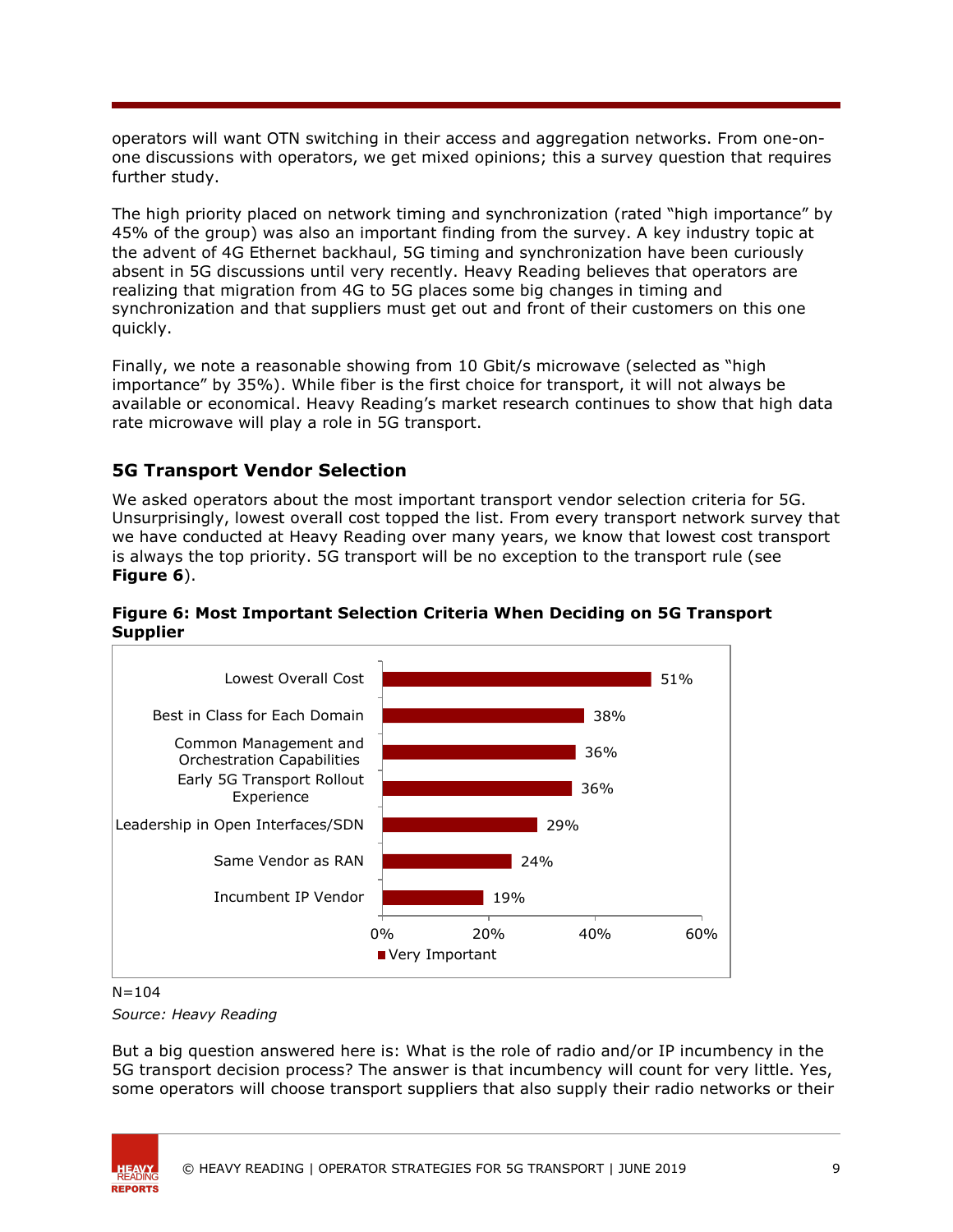IP networks – but only if that vendor's costs are lowest and its technology is best in class. The survey results clearly state that the transport network will not be an afterthought or an ancillary purchase to the radio network in 5G. Rather, the transport network will be its own distinct segment that will require its own set of RFPs.

As a final point, while not the top requirement, early experience in 5G transport rollouts is an important consideration for operators. Operators are looking for guidance, and they will turn to suppliers that have early-mover experience in 5G transport and that are able to guide them down the right path for their networks.

### **RAN Interoperability**

Historically, the RAN was a closed network in which RUs and BBUs were supplied by the same vendor. With 5G, however, the RAN is distinctly moving toward open interoperability based on operator demand. In Heavy Reading's survey, 77% of respondents reported that RAN interoperability between RUs and BBU equipment was at least "very important" to them, with 22% of respondents reporting that RAN interoperability was a "critical" requirement that must be supported by all vendors. These are important findings that underscore the growing importance of industry initiatives such as the O-RAN Alliance. **Figure 7** shows the results.







 $N = 104$ *Source: Heavy Reading*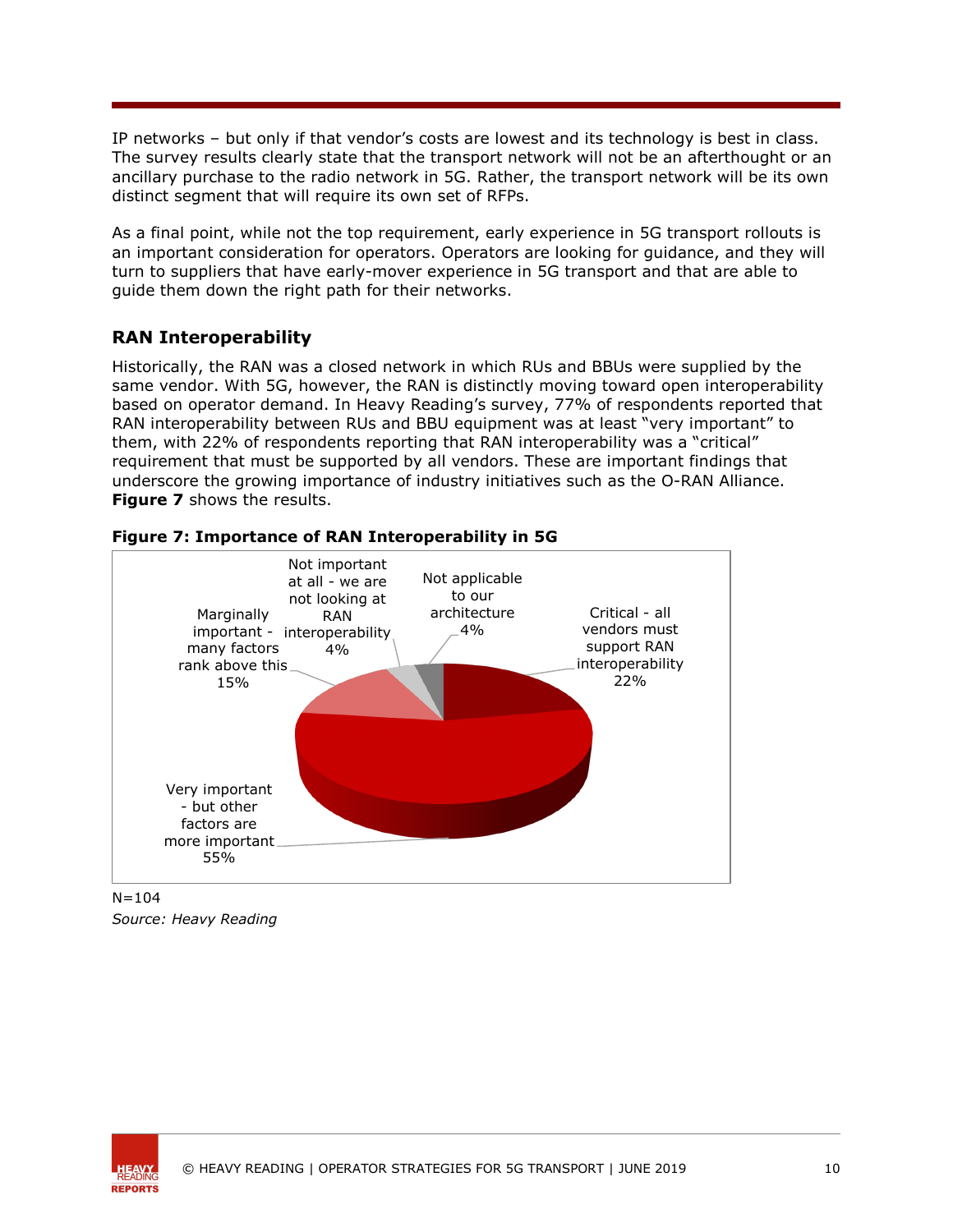# **FRONTHAUL PLANS**

Architecturally, the biggest transport network change in moving from 4G to 5G is the centralization of the RAN functionality and the creation of the fronthaul segment between the RU and the physically separated BBU functions. Some operators moved to C-RANs with advanced 4G technologies, but for most operators around the world, 5G marks the beginning of the C-RAN migration.

In Heavy Reading's survey, we asked operators to estimate how much of their 5G networks they expect will be C-RAN. Results are shown in **Figure 8**. It is early days still, but results indicate interest in RAN centralization is growing globally. Nearly two-thirds of operators (64%) expect that at least 20% of their 5G networks will be C-RANs. And for 19% of operators, 40% of their 5G networks will be C-RAN. Just 6% of those surveyed said they have no plans for C-RAN at 5G.



#### **Figure 8: Percentage of 5G Network Expected to Be C-RAN**

 $N = 104$ 

*Source: Heavy Reading* 

Identifying the most efficient fronthaul connectivity method has been a hot topic of debate in C-RAN, in part because there are many options to choose from. On a global level, operators prefer dark fiber connectivity (selected by 24%), but passive optical networks (PONs), active WDM, passive WDM, and packet-based fronthaul are all in play at this time. While it is possible a single connectivity method will come to dominate in time, it is more likely that multiple options will remain in play, given the diverse requirements of different types of operators and different regions (see **Figure 9**).

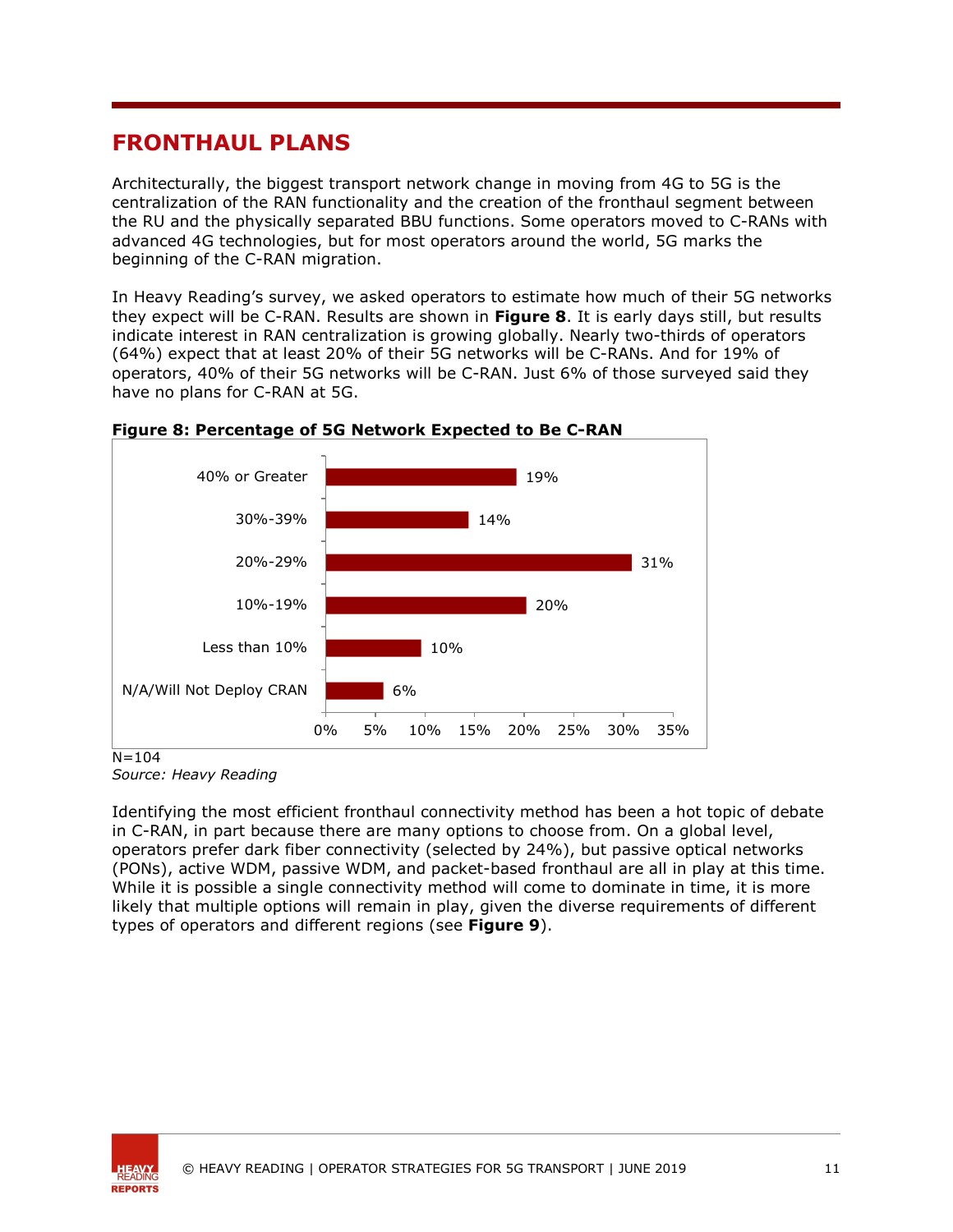



 $N=104$ *Source: Heavy Reading* 

In fact, preferred fronthaul connectivity methods varied significantly by geographic region in Heavy Reading's survey. For North American operators, dark fiber fronthaul is the clear preference, selected by 31% of the survey group and followed by passive WDM pluggables at 22%. At just 9%, North American operators expressed little interest in packet-based fronthaul using IEEE TSN technology.

Outside of North America, however, the connectivity story is different. For ROW respondents (all respondents outside North America), packet-based fronthaul using TSN was the top choice – selected by 27% of the survey group. These ROW respondents expressed far less interest in dark fiber (selected by 16%) or in passive WDM pluggables (selected by just 11%) compared to North America. Preferences for PON technologies and active WDM were reasonably aligned across regions and consistent with the global data in **Figure 9**.

# **IP/PACKET LAYER PLANS**

Like the optical layers below, packet switching/routing must also change as operators move from 4G backhaul to 5G Xhaul architectures. This final section focuses specially on the 5G IP layer.

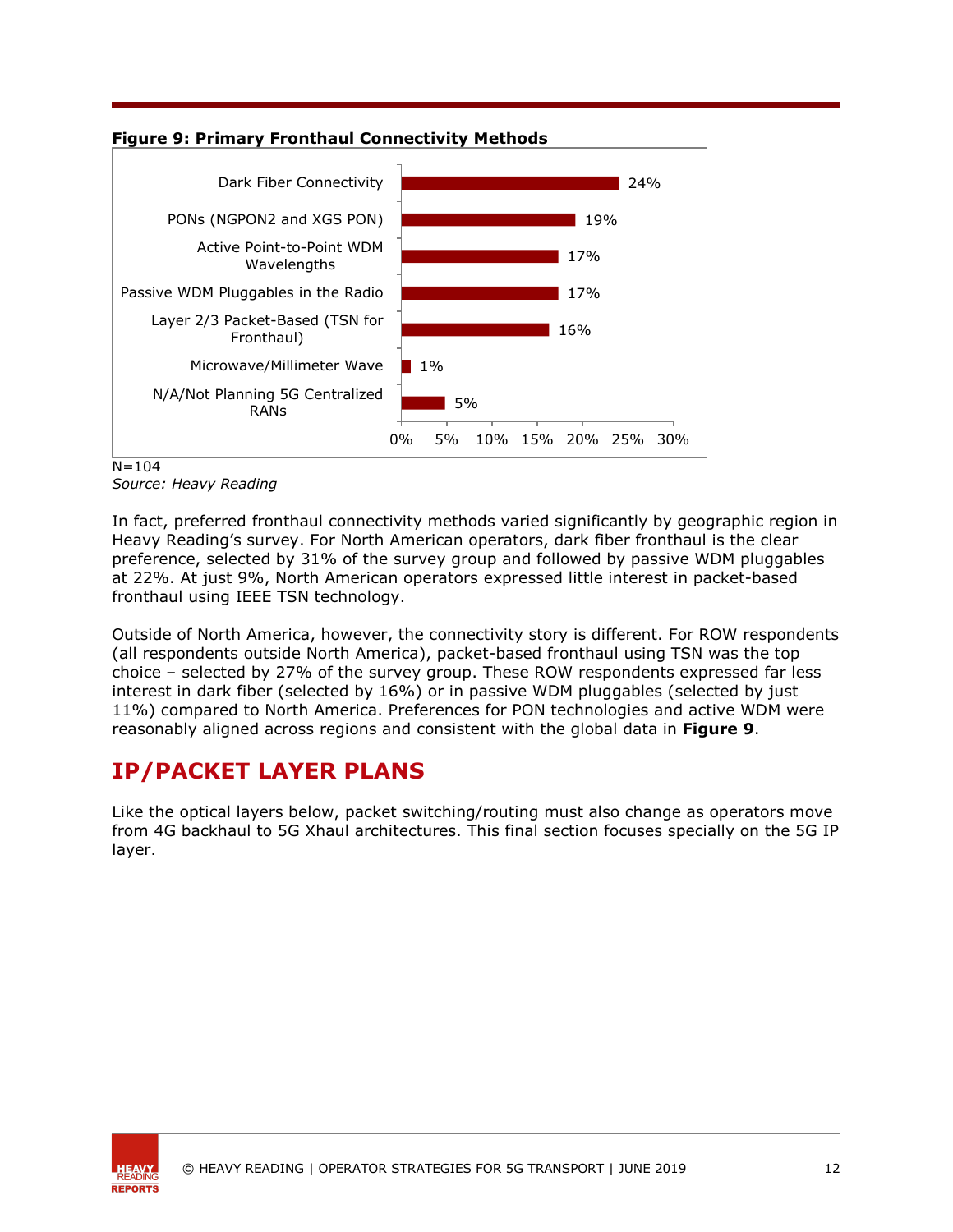Several factors will lead operators to upgrade their midhaul/backhaul networks, but the need for greater capacity is the chief reason. In Heavy Reading's survey, 69% of respondents selected capacity as the primary reason – far ahead of the second option, latency (selected by 40% of the group – see **Figure 10**).



**Figure 10: Primary Reasons for Upgrading Midhaul/Backhaul Networks for 5G**



*Source: Heavy Reading* 

5G NR ultimately promises a 10x increase in capacity, and these requirements reverberate throughout the Xhaul network. Current 4G backhaul networks are based on 1 Gbit/s Ethernet connectivity. While 5G may not fill a 10 Gbit/s midhaul/backhaul link on Day 1, it will require greater than 1 Gbit/s per port. Related, and also of high importance in the survey, is the need for greater switch density at 10 Gbit/s since multiple 10 Gbit/s ports will be required at cell sites in many cases.

Second only to greater capacity, low latency was a primary reason for midhaul/backhaul network upgrades (selected by 40% of respondents). Fiber connectivity, short links, and edge compute are not effective if packets get delayed in processing or in buffers. Therefore, the packet layer must also be upgraded for the most efficient processing.

Heavy Reading delved deeper into the IP layer by asking about the most important IP router features and breaking them out by edge and core transport and cell site routers. **Figure 11** shows the most important IP router attributes for edge and core. Respondents were able to select up to three attributes.

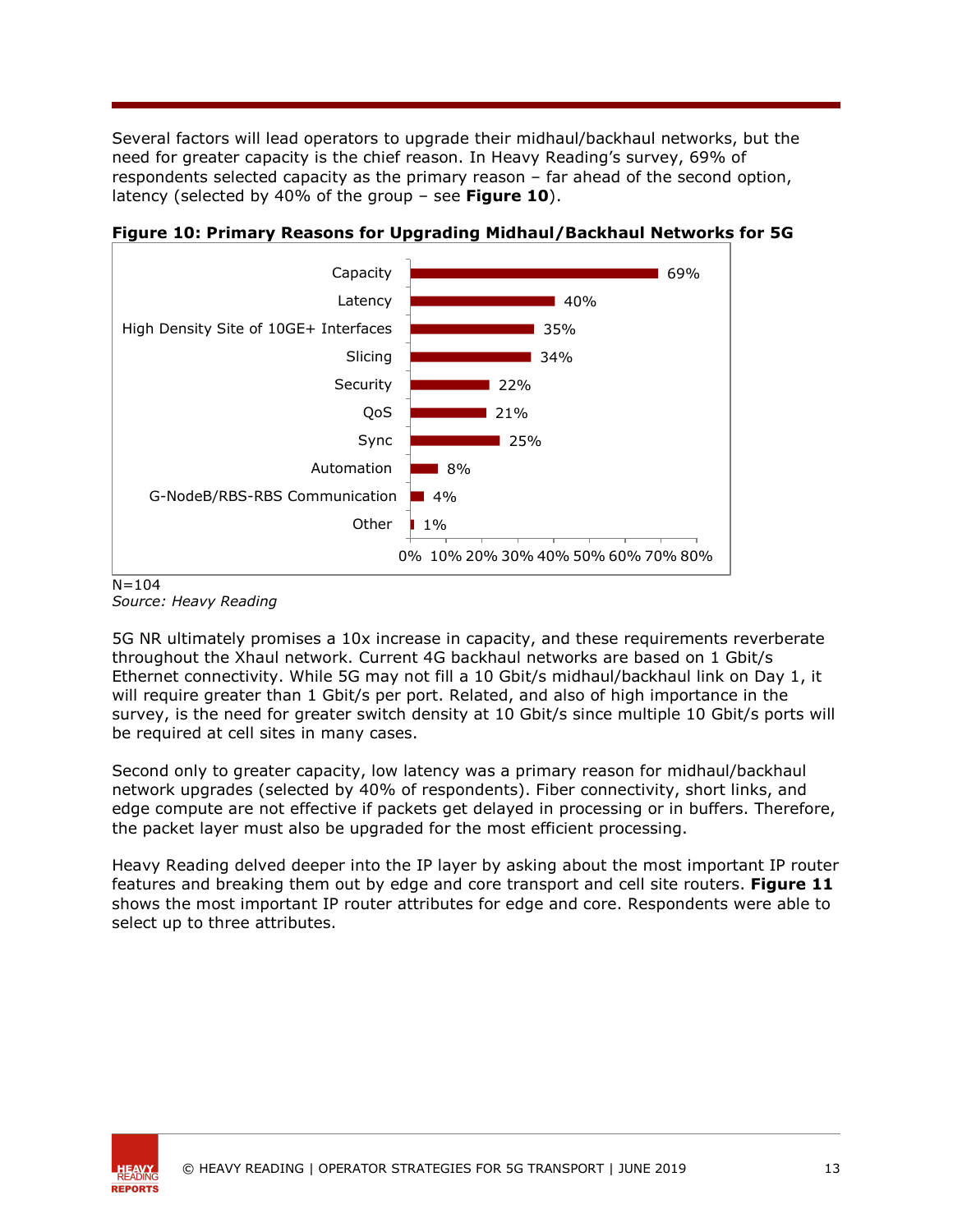Consistent with their reasons to upgrade midhaul/backhaul networks, respondents overwhelmingly selected support for the latest high speed interfaces as the top attribute (selected by 71% of respondents). High reliability and high port density are also important for the 5G IP edge and core.



**Figure 11: Most Important IP Router Attributes for Edge and Core 5G Transport**

 $N = 104$ 

*Source: Heavy Reading* 

For cell site routers, high speed port density tops the list of most important capabilities (selected by 73% of respondents), followed by forwarding capacity (54%) and open interfaces (51%). Again, the trend is consistent with the overall need to boost Xhaul capacity to accommodate the roughly 10x increase in data rates from 5G NR. **Figure 12** shows the results.

**Figure 12: Most Important Capabilities for 5G Cell Site Routers** 



*Source: Heavy Reading* 

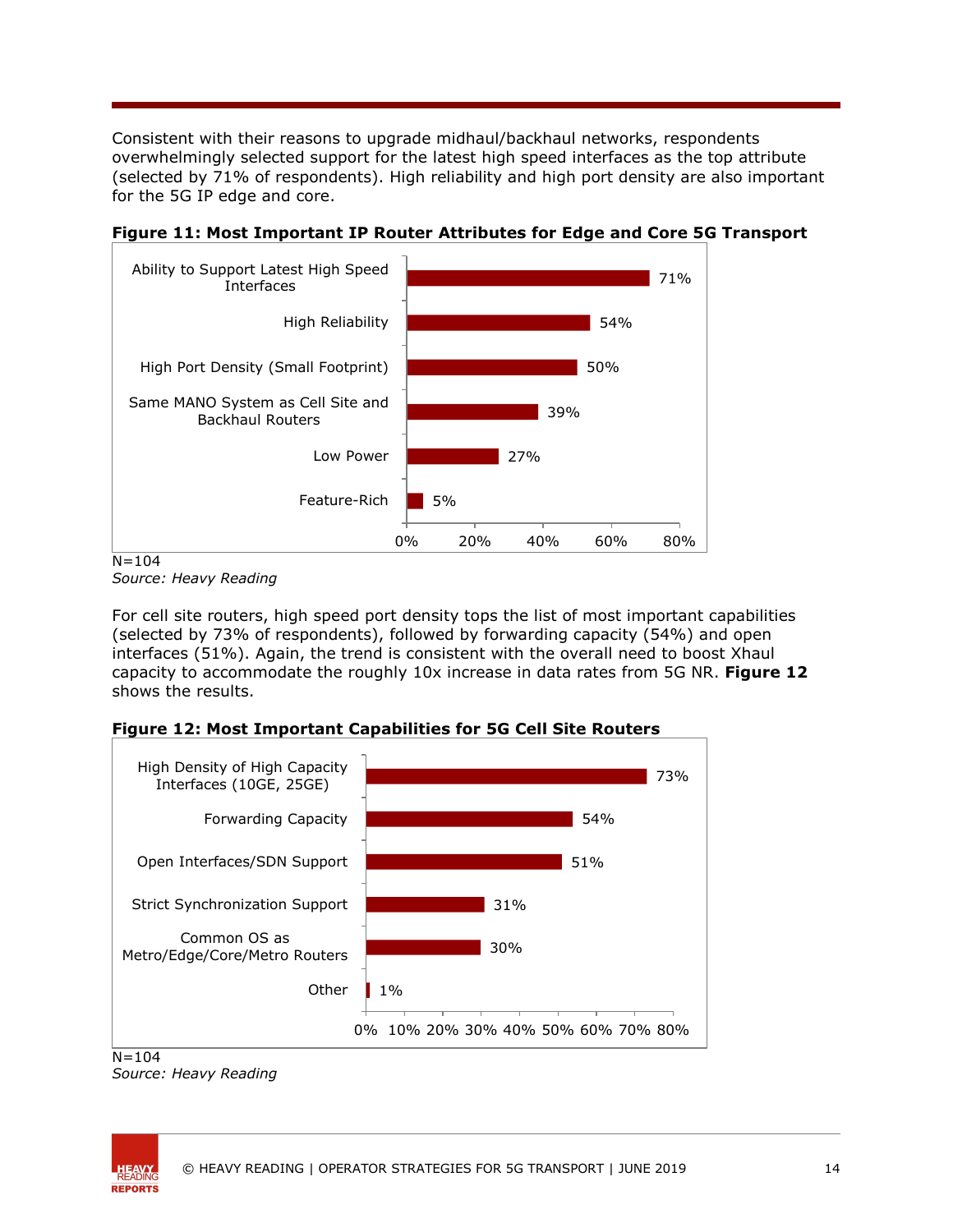From past Heavy Reading surveys, we know that operators are interested in applying disaggregation and "white box" models at Layer 3 – and particularly in edge routing. In this survey, we asked operators about the importance of white box switches and routers in their 5G networks (see **Figure 13**). On a global level, white box interest is high. Nearly twothirds (65%) of respondents reported that white box switches/routers are at least "very important," with 21% of the group reporting that 5G transport will not be deployed without white box.





 $N = 103$ *Source: Heavy Reading* 

Yet, operators view white box differently depending on their geographic region, the survey found. Driven by AT&T's aggressive and highly publicized white box router plans, interest is highest in North America. Twenty-eight percent of North American respondents stated that white box routers/switches are critical to 5G deployments, while in ROW (all respondents outside North America), just 13% stated that white box is critical.

On the other end of the spectrum, 49% of ROW respondents reported that white box switches/routers will be either just marginally important or will not be used at all in 5G. By contrast, just 24% of North American respondents stated that white box will be marginally important, with 0% believing that white box will not be deployed.

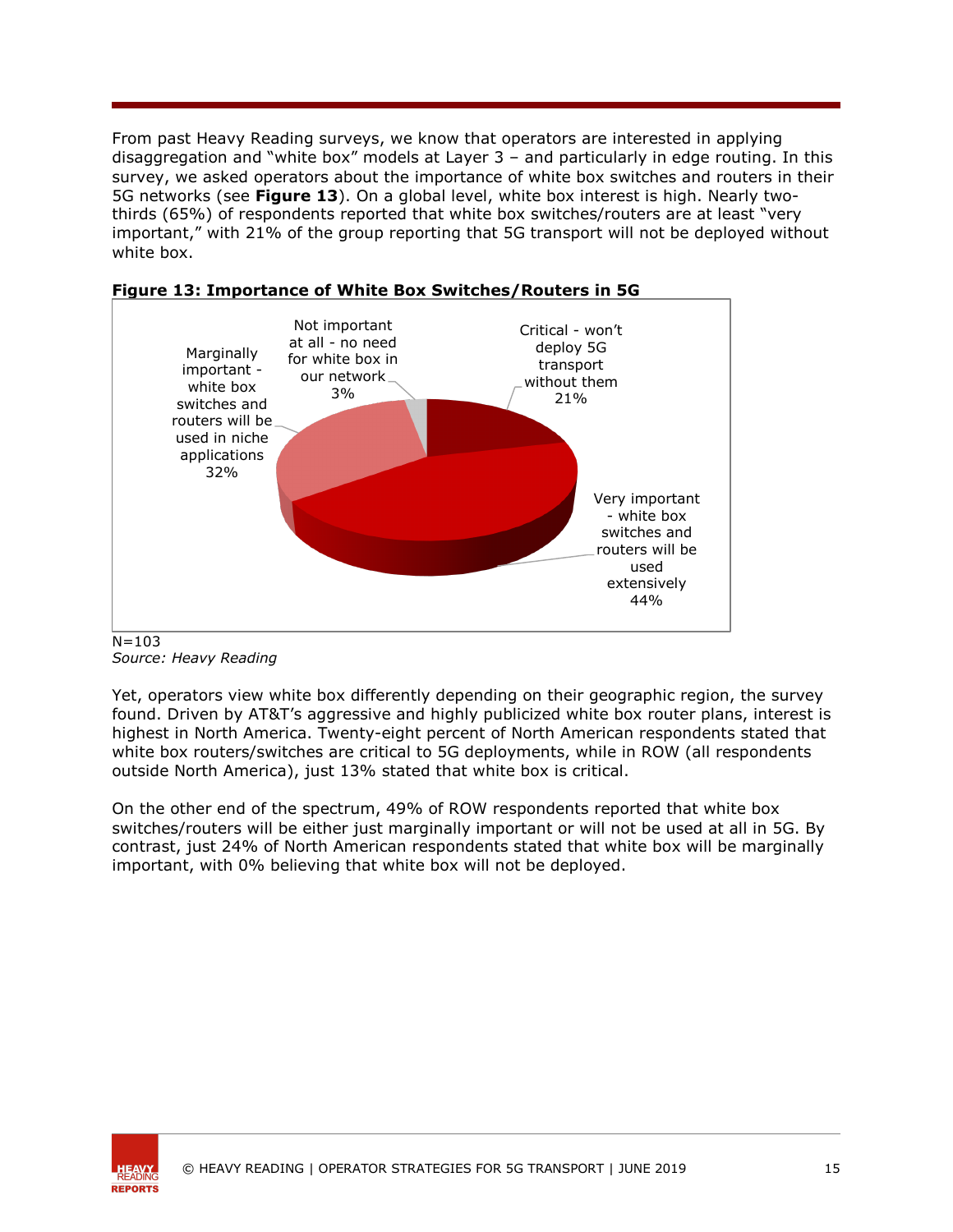# **APPENDIX: SURVEY DEMOGRAPHICS**

This Heavy Reading report is based on a web-based survey of network operators worldwide conducted in April 2019. Respondents were drawn from the network operator list of the Light Reading readership database. After reviewing responses, 104 were deemed qualified participants and were counted in the results. To qualify, respondents had to work for a verifiable network operator that generated at least \$50 million in annual revenue and be involved in network planning and/or purchasing of network equipment. The full survey demographics are detailed below.

**Figure 1A** shows the type of service providers respondents work for. Respondents that said they do not work for a service provider were rejected and could not complete the survey.



#### **Figure 1A: Respondents by Service Provider Type**

*Source: Heavy Reading* 

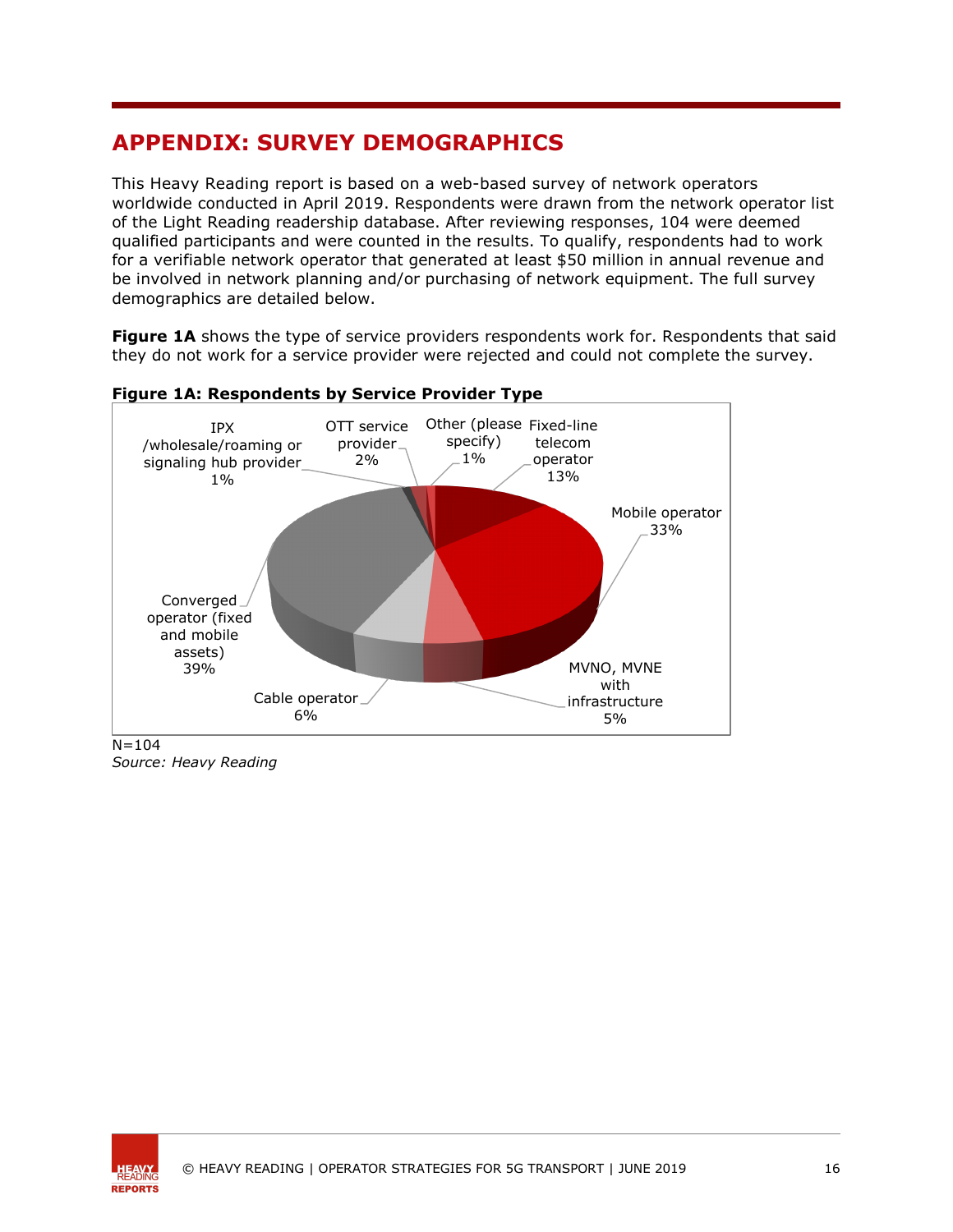**Figure 2A** shows survey respondents broken down by geographic region.



#### **Figure 2A: Respondents by Geographic Region**

 $N=104$ *Source: Heavy Reading* 

Figure 3A shows survey respondents broken out by company annual revenue.



**Figure 3A: Respondent Breakout by Company Annual Revenue**



 $N=104$ *Source: Heavy Reading*